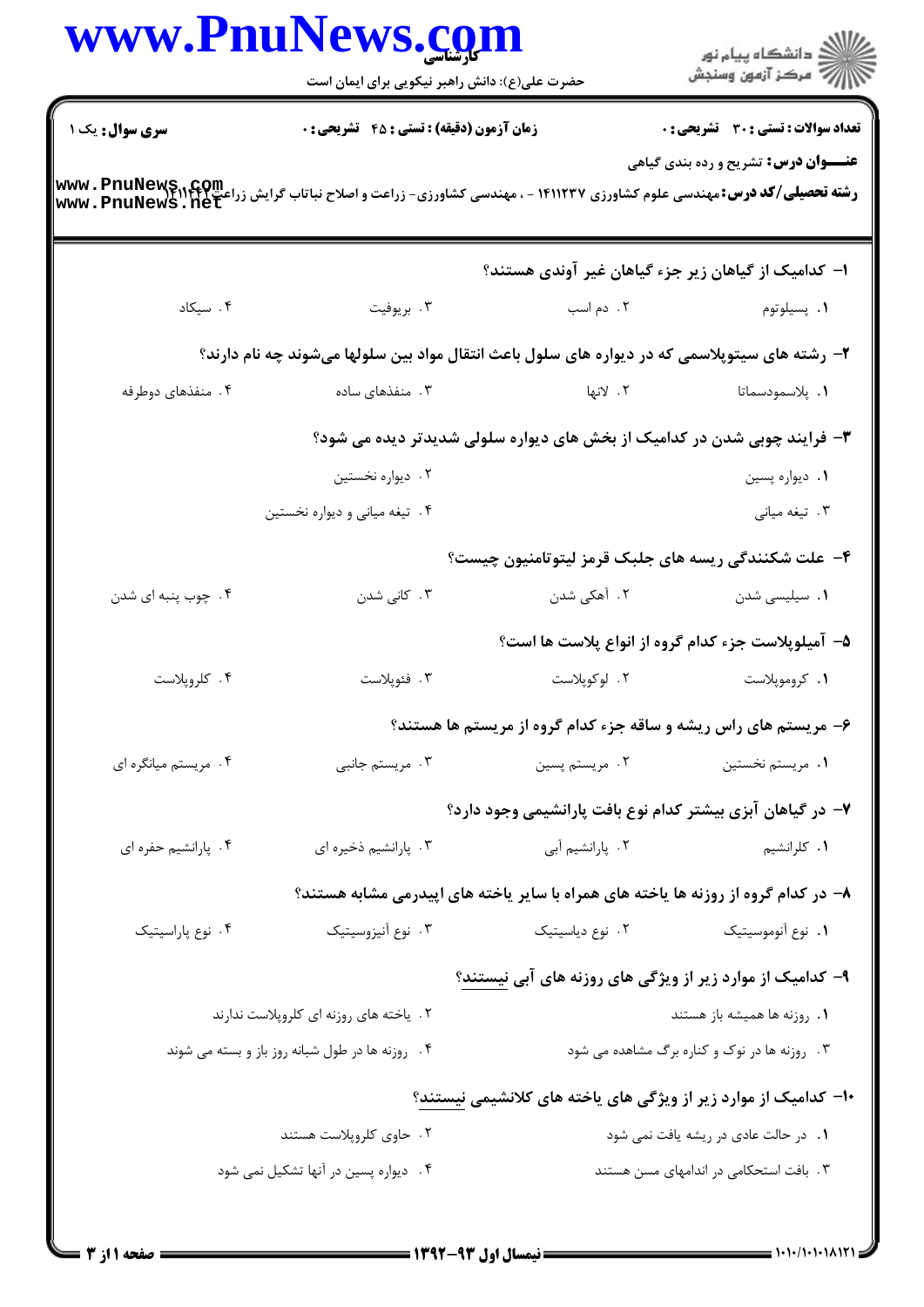|                                                | حضرت علی(ع): دانش راهبر نیکویی برای ایمان است                                                                                                                 |                                                                          | ِ<br>∭ دانشڪاه پيام نور<br>∭ مرڪز آزمون وسنڊش                |  |
|------------------------------------------------|---------------------------------------------------------------------------------------------------------------------------------------------------------------|--------------------------------------------------------------------------|--------------------------------------------------------------|--|
| <b>سری سوال : ۱ یک</b>                         | <b>زمان آزمون (دقیقه) : تستی : 45 تشریحی : 0</b>                                                                                                              |                                                                          | تعداد سوالات : تستى : 30 قشريحى : 0                          |  |
|                                                | <b>رشته تحصیلی/کد درس:</b> مهندسی علوم کشاورزی ۱۴۱۱۲۳۷ - ، مهندسی کشاورزی- زراعت و اصلاح نباتاب گرایش زراعت <b>www . PnuNews , net</b><br>www . PnuNews . net |                                                                          | <b>عنـــوان درس:</b> تشریح و رده بندی گیاهی                  |  |
|                                                |                                                                                                                                                               | 11- در پوست لوبیا چه نوع بافت استحکامی را می توان مشاهده کرد؟            |                                                              |  |
| ۰۴ ماکرو اسکلرید                               | ۰۳ براکی اسکلرید                                                                                                                                              | ۰۲ آسترو اسکلرید                                                         | ٠١. اوستئو اسكلريد                                           |  |
|                                                |                                                                                                                                                               |                                                                          | <b>۱۲</b> - کدام گروه از گیاهان دارای چوب نرم هستند؟         |  |
| ۴. دولپه ايهای چوبی                            | ۰۳ گنتوفیتها                                                                                                                                                  | ۲. دولپه ايهای علفی                                                      | ۰۱ مخروطیان                                                  |  |
|                                                |                                                                                                                                                               | ۱۳– ریشه های گره دار در کدام یک از گیاهان دیده می شود؟                   |                                                              |  |
| ۴. ریشه کوکب                                   | ۰۳ ريشه نخود                                                                                                                                                  | ۰۲ ريشه انجير                                                            | ۰۱ ريشه ثعلب                                                 |  |
|                                                |                                                                                                                                                               |                                                                          | <b>۱۴</b> - گیاهان مردابی کدام یک از انواع ریشه ها را دارند؟ |  |
| ۴. ریشه نگهدارنده                              | ۰۳ ریشه برگی                                                                                                                                                  | ۰۲ ریشه انگلی                                                            | ۰۱ ريشه پنوماتوفور                                           |  |
|                                                |                                                                                                                                                               | ۱۵– در برش عرضی ریشه داخلی ترین لایه پوست کدام است؟                      |                                                              |  |
| ۰۴ متاگزیلم                                    | ۰۳ لايه آندودرم                                                                                                                                               | ۲. اپيدرم                                                                | ۰۱ دایره محیطیه                                              |  |
|                                                |                                                                                                                                                               | ۱۶- نمو قطری ریشه در اثر فعالیت کدام بخش ها بوجود می آید؟                |                                                              |  |
|                                                | ۰۲ فلوژن                                                                                                                                                      |                                                                          | ٠١. كامبيوم آوندي                                            |  |
|                                                | ۰۴ کامبیوم آوندی و فلوژن                                                                                                                                      |                                                                          | ۰۳. پروکامبیوم                                               |  |
|                                                |                                                                                                                                                               | ۱۷- جوانه مرکب در ساقه ها چه ساختارهایی را بوجود می آورند؟               |                                                              |  |
| ۰۴ شاخه                                        | ۰۳ گل و برگ                                                                                                                                                   | ۰۲ برگ                                                                   | <b>۱.</b> گل                                                 |  |
|                                                |                                                                                                                                                               |                                                                          | ۱۸– کدامیک از گیاهان زیر ساقه های زیرزمینی دارند؟            |  |
| ۰۴ زرشک                                        | ۰۳ مارچوبه                                                                                                                                                    | ۰۲ سیکلامن                                                               | ۰۱ توت فرنگ <i>ی</i>                                         |  |
|                                                |                                                                                                                                                               | ۱۹- بیرونی ترین بخش استوانه آوندی که منشا ریشه های فرعی است چه نام دارد؟ |                                                              |  |
| ۰۴ دايره محيطيه                                | ۰۳ آوندهای آبکش                                                                                                                                               | ۲. آوند های چوب                                                          | ۰۱ آندودرم                                                   |  |
|                                                |                                                                                                                                                               | ۲۰- کدامیک از موارد زیر از ویژگی های ساقه گیاهان تک لپه ای است؟          |                                                              |  |
| ۰۲ کامبیوم آوندی بین آوند چوب و آبکش قرار دارد |                                                                                                                                                               |                                                                          | ۰۱ بافت آوندی در بین پوست پراکنده است                        |  |
|                                                | ۰۴ پارانشیم مغزی به طور مشخص وجود دارد                                                                                                                        |                                                                          | ۰۳ پوست محدوده مشخص و معینی دارد                             |  |